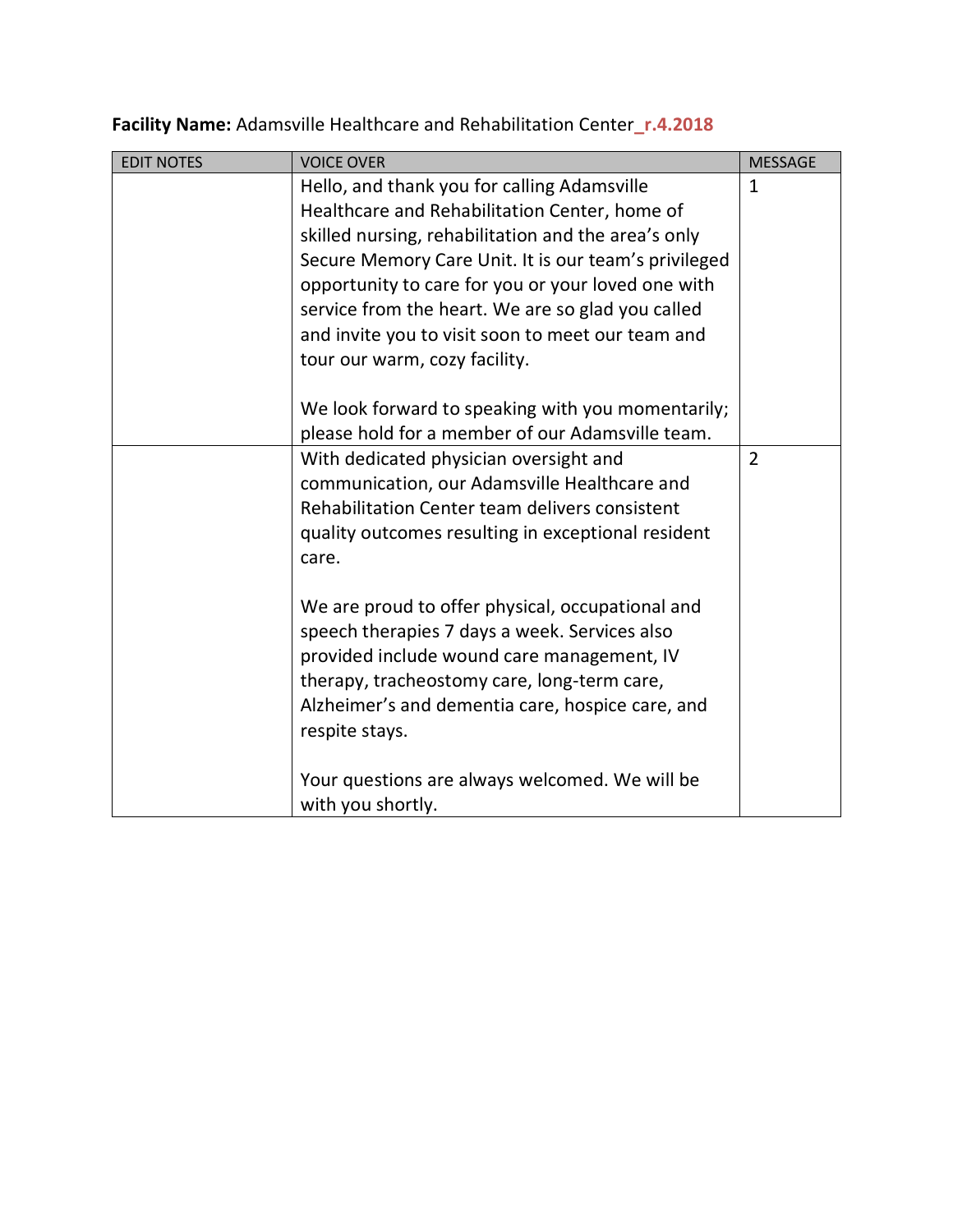| It is our goal at Adamsville to provide               | 3 |
|-------------------------------------------------------|---|
| compassionate care to those diagnosed with            |   |
| Alzheimer's disease and other related cognitive       |   |
| disorders. Complementary therapies and non-           |   |
| pharmacological interventions are encouraged in       |   |
| our Secure Memory Care Unit, where staff endeavor     |   |
| to provide a home-like setting with a calming blend   |   |
| of Southern charm and comfort, as well as             |   |
| individualized activities.                            |   |
| Residents can also visit our Multi-Sensory Room to    |   |
| experience a gentle stimulation of sight, sound,      |   |
| touch, smell, and movement in a controlled way, all   |   |
| of which helps to boost feelings of well-being, and   |   |
| relieve stress and pain.                              |   |
|                                                       |   |
| Schedule your Multi-Sensory Experience today!         |   |
| As the old saying goes, there is truly no place like  | 4 |
| home. For this reason, Adamsville Healthcare and      |   |
| Rehabilitation Center offers private suites and semi- |   |
| private rooms with flat screen TVs and WiFi, as well  |   |
| as community spaces such as the indoor fireside       |   |
| sitting area, family living room and seasonal         |   |
| outdoor gardens.                                      |   |
| Our residents also enjoy fine dining experiences      |   |
| with open dining hours and an open menu,              |   |
| including vegetarian diet selections. Our Resident    |   |
| Council even votes on one special meal a month for    |   |
| our registered dietitian and team to prepare!         |   |
|                                                       |   |
| Your call is important to us; please stay on the line |   |
| and we will be right back with you.                   |   |